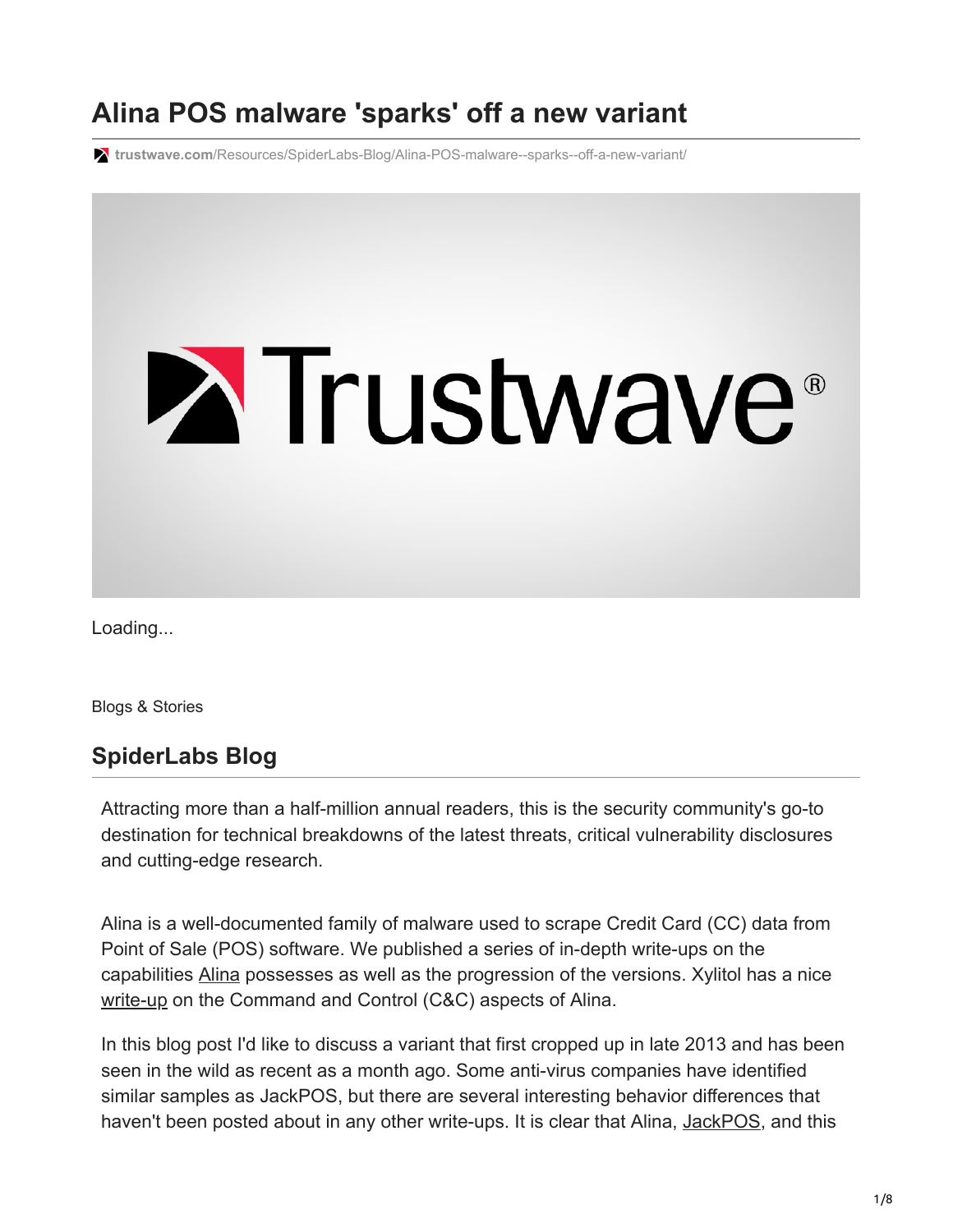variant all bear close resemblances to each other, but there are behavioral differences that distinguish this version from the others which I have not seen detailed elsewhere. For the purposes of this write-up I will be referring to this variant as Spark.

# **AutoIt Staged Loader**

The first and most interesting difference between Alina and Spark is that several of the samples have been found embedded in a compiled AutoIt script, which then loads the malware into memory. Both Security Affairs and Security Intelligence posted about a similar type of AutoIt compiled script being used as a loader with a JackPOS binary instead of Spark [here](http://securityaffairs.co/wordpress/22121/malware/jackpos-pos-malware.html) and [here,](http://securityintelligence.com/trusteer-apex-preempts-new-point-of-sale-malware-jackpos/#.VItdf2TF9WY) but did not provide many details. We will take a closer look at how the loader works.

[AutoIt "is a freeware BASIC-like scripting language designed for automating the Windows](https://www.autoitscript.com/site/autoit/) GUI and general scripting". This AutoIt script contains functions to allocate space in memory, map a binary into that memory, fix the relocations and Import Address Table, and execute the binary. A malicious binary is concatenated into a variable 4,000 bytes at a time and the script's functions are used to load and execute it. The script is converted into a windows executable by running the utility Aut2Exe, which produces a new binary with the malware inside it.



Figure 1: Compiling an Autolt Script

Converting a script into an executable is a normal and useful part of AutoIt's functionality. I used a third party utility called **Exe2Aut** to recover the original script and retrieve the binary.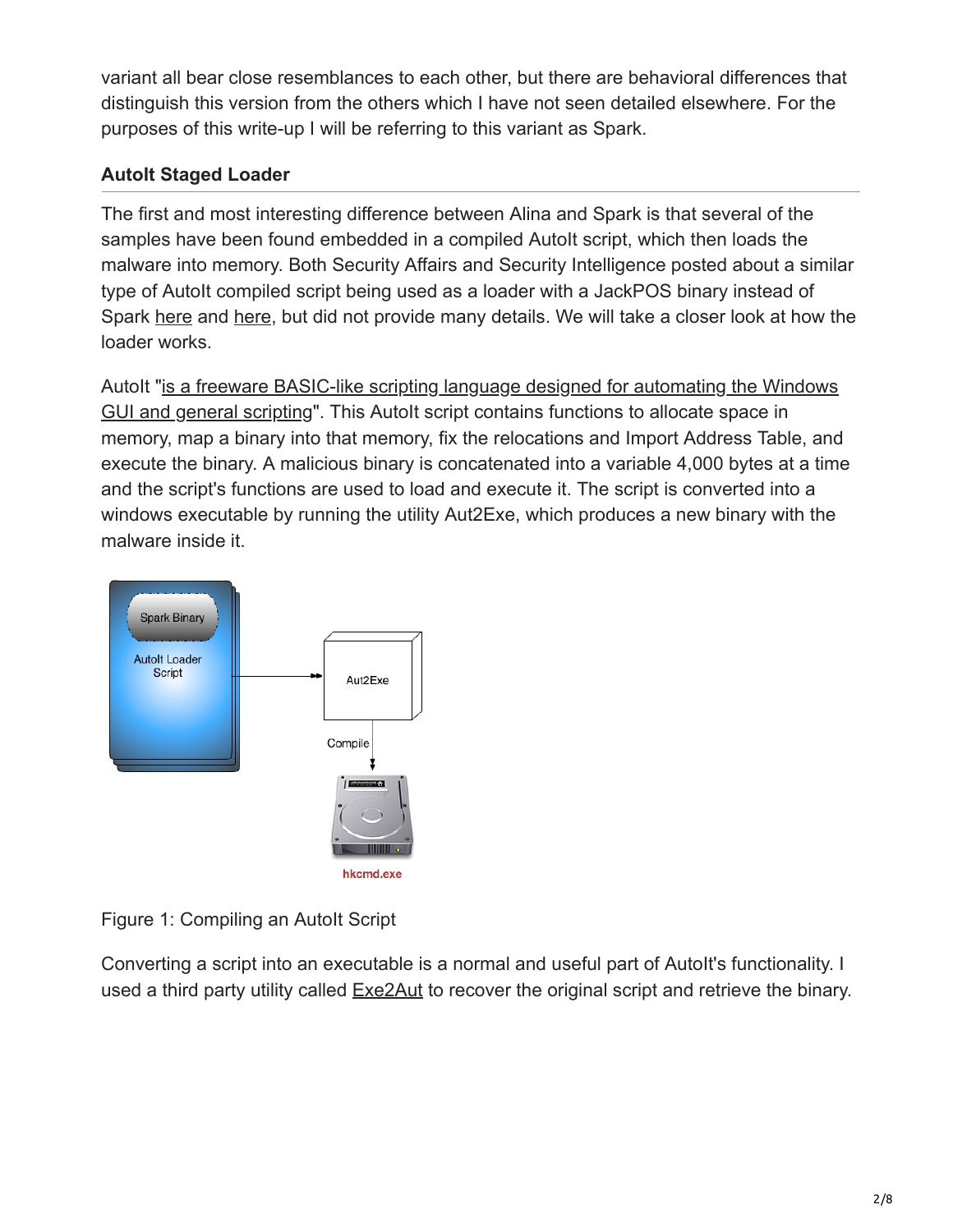

Figure 2: Decompiling an AutoIt Script

The use of AutoIt as a loader is an interesting tactic. We typically see malware authors writing a script to execute another binary on the system or perform some function needed to accomplish the dastardly deed the author set out to do. This script is then compiled using Aut2exe for Autolt, py2exe for python, or perl2exe for perl. These programs include their respective interpreters in the compiled binary for executing the script and are generally considered to be unsophisticated malware. In this case, however, the script has a binary in a variable that is loaded into dynamic memory and fixes up all the addresses required for execution. This is a much more advanced technique and is reusable with different embedded binaries. Like all such loaders, the binary is initially obfuscated artifacts such as strings and import tables from the malicious binary.

#### **Startup**

Previous versions of Alina picked a name from a list of legitimate sounding executable names and copied itself into the oh-so-common %APPDATA% folder under the chosen name. Instead, Spark creates a sub-folder in (surprise) %APPDATA% called "Install" and stores its malicious goodies in there. These malicious goodies include copying the original executable to *%APPDATA%/Install/hkcmd.exe*and writing a file called ntfs.dat. Spark will always copy itself as hkcmd.exe as opposed to previous Alina versions that selected from a list of varying names.

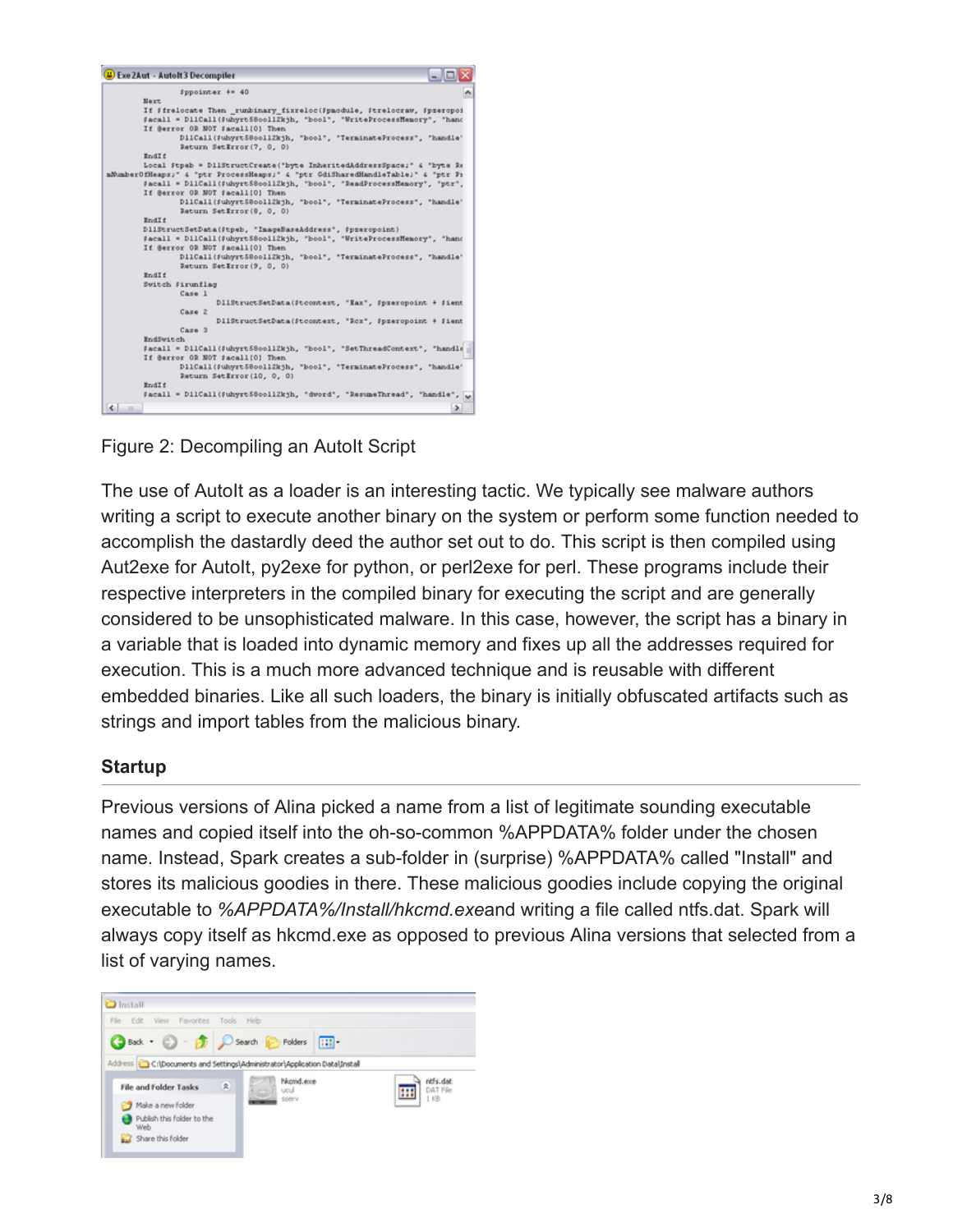Figure 3: Spark Install Directory

At startup, the malware builds the path to *%APPDATA%/Install/ntfs.dat*and checks to see if the file exists. If the file does not exist, it uses the systems volume serial id and overwrites the first 6 digits with random upper and/or lower case characters. The result of this operation is written to ntfs.dat and is used as the unique ID for the bot. Here is an example:

Volume ID => "602C0256"

Random chars => "mRtyfo"

Unique ID => "mRtyfo56"

|                               | 山岳国                                                                                                  |
|-------------------------------|------------------------------------------------------------------------------------------------------|
|                               | 88481971                                                                                             |
|                               | 88481971 loc 481971:<br>; generate a randon number<br>00401971 call                                  |
|                               | rand<br>88481976 cdg                                                                                 |
|                               | : divide number by 255<br>88481977 nov<br>ecx, OFFh                                                  |
|                               | BB48197C idiu<br>ecx                                                                                 |
|                               | 8848197E dec<br>edx                                                                                  |
|                               | BB40197F test<br>d1.1<br>; jump if number - 1 is even                                                |
|                               | 88481982 jz<br>short loc 401991 : generate a randon lower case letter                                |
|                               |                                                                                                      |
|                               |                                                                                                      |
| 国語図                           | 耳式国                                                                                                  |
| 88481984 call                 | 88481991<br>; generate a randon capital letter<br>rand                                               |
| 88481989 cdg<br>8848198A idiu | 88481991 loc 481991:<br>; generate a randon lower case letter<br>08401991 call<br>ebx<br><b>rand</b> |
| 8848198C add                  | d1, 41h<br>88481996 cdg                                                                              |
| 8848198F jnp                  | short loc 40199C ; overurite the first 6 characters of volume serial number<br>08401997 idiu<br>ebx  |
|                               | 88481999 add<br>d1.61h                                                                               |
|                               |                                                                                                      |
|                               | $\bullet$ $\bullet$                                                                                  |
|                               | 国語学                                                                                                  |
|                               | 8848199C                                                                                             |
|                               | : overurite the first 6 characters of volume serial number<br>8848199C loc_48199C:                   |
|                               | 8848199C nov<br>[esi*edi]. dl                                                                        |
|                               | 0040199F inc<br>esi<br>884819A8 cnp<br>esi, 6                                                        |
|                               | 884819A3 jl<br>short loc_401971 ; generate a randon number                                           |
|                               |                                                                                                      |
|                               |                                                                                                      |
|                               | 耳式障                                                                                                  |
|                               | 084019A5 pop<br>edi                                                                                  |
|                               | 084019A6 pop<br>esi                                                                                  |
|                               | 084019A7 pop<br>ebx                                                                                  |
|                               | 084019A8 pop<br>ebp                                                                                  |
|                               | 884819A9 retn<br>88                                                                                  |
|                               | 004019A9 E genUnigeID endp<br>88481989                                                               |
|                               |                                                                                                      |

Figure 4: Random Character Generation

This differs from earlier variants, which just used the volume serial id to identify the bot. If the ntfs.dat does exist, the identifier is read into memory. This unique identifier is included in the POST message for all communication with the C&C server.

Like all the other versions of Alina, Spark also adds itself to the commonly used *HKCU\Software\Microsoft\Windows\CurrentVersion\Run\hkcmd*key in order to maintain persistence through reboot.

Spark uses a named pipe to synchronize moving the malware from its original execution folder to the *%APPDATA%/Install* directory. The pipe name is generated as *\\.\pipe\spark<uniqueID>* where <uniqueID> is the same as what is generated above. Using our previous example the pipe name would be*\\.pipe\sparkmRtyfo56*.

# **Black List**

Alina includes a black list of processes that are not scraped for CC data. Spark takes the same black list as before and adds additional applications to the list: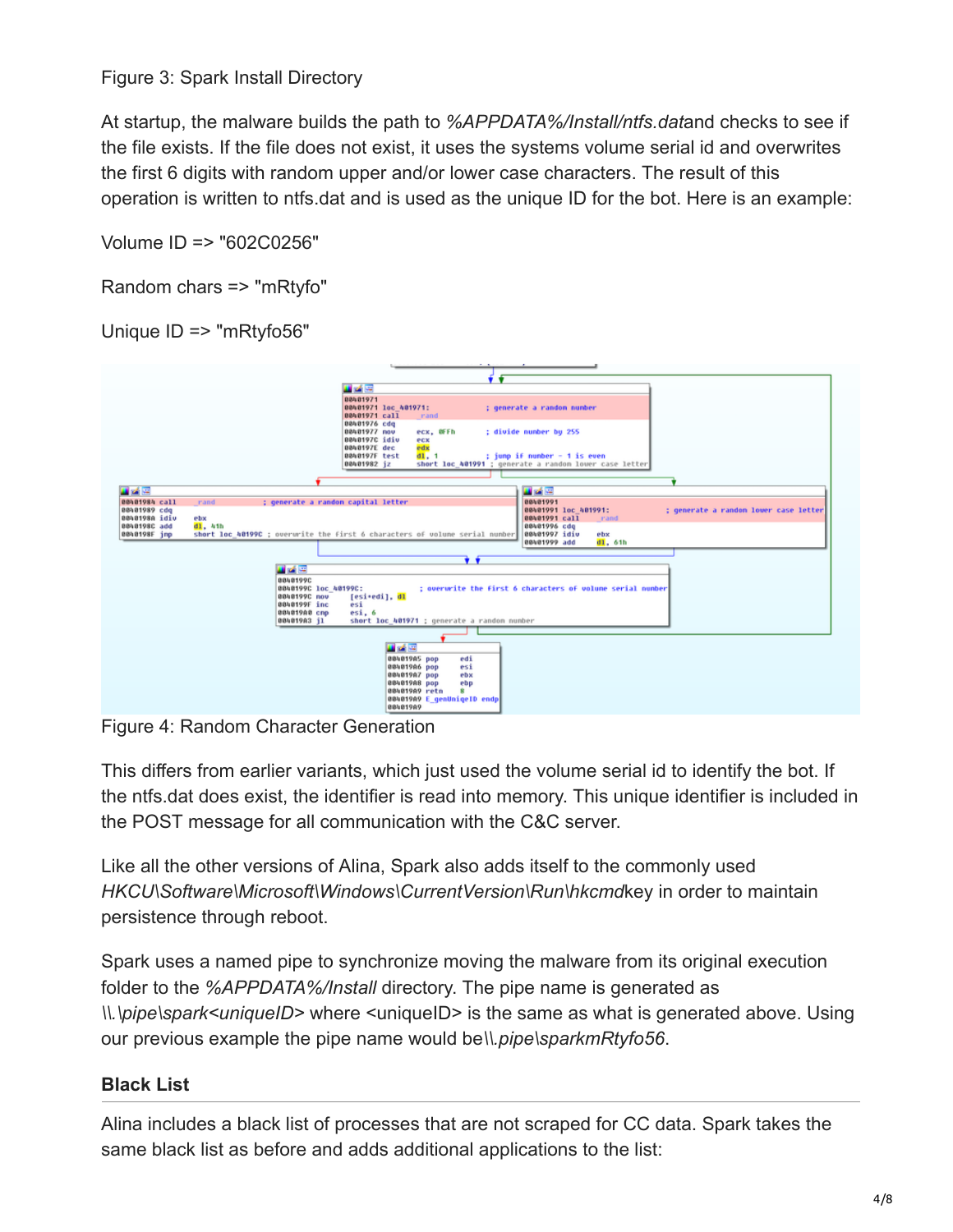| Alina blacklist  | <b>Spark blacklist additions</b> |
|------------------|----------------------------------|
| chrome.exe       | services.exe<br>٠                |
| firefox.exe<br>٠ | dwm.exe                          |
| iexplore.exe     | dllhost.exe                      |
| ۰                | ٠                                |
| svchost.exe      | jusched.exe                      |
| ٠                | ٠                                |
| smss.exe         | jucheck.exe                      |
| ٠                | ٠                                |
| csrss.exe        | lsass.exe                        |
| ٠                | ٠                                |
| wininit.exe      | winlogon.exe                     |
| ۰                | ٠                                |
| steam.exe        | alg.exe<br>٠                     |
| deveny.exe       | wscntfy.exe                      |
| ٠                | ٠                                |
| thunderbird.exe  | taskmgr.exe                      |
| ۰                | ٠                                |
| skype.exe        | spoolsv.exe                      |
| ٠                | ٠                                |
| pidgin.exe       | QML.exe                          |
| ٠                | ٠                                |
|                  | AKW.exe<br>٠                     |

Figure 5: Black List Differences

Since the author is looking for CC data, the choice to add additional processes is an easy one since these applications are highly unlikely to contain the data they are seeking. The majority of the additions are system and common processes.

## **Spark Execution Flow**

Here is a general picture overview of Spark's execution flow: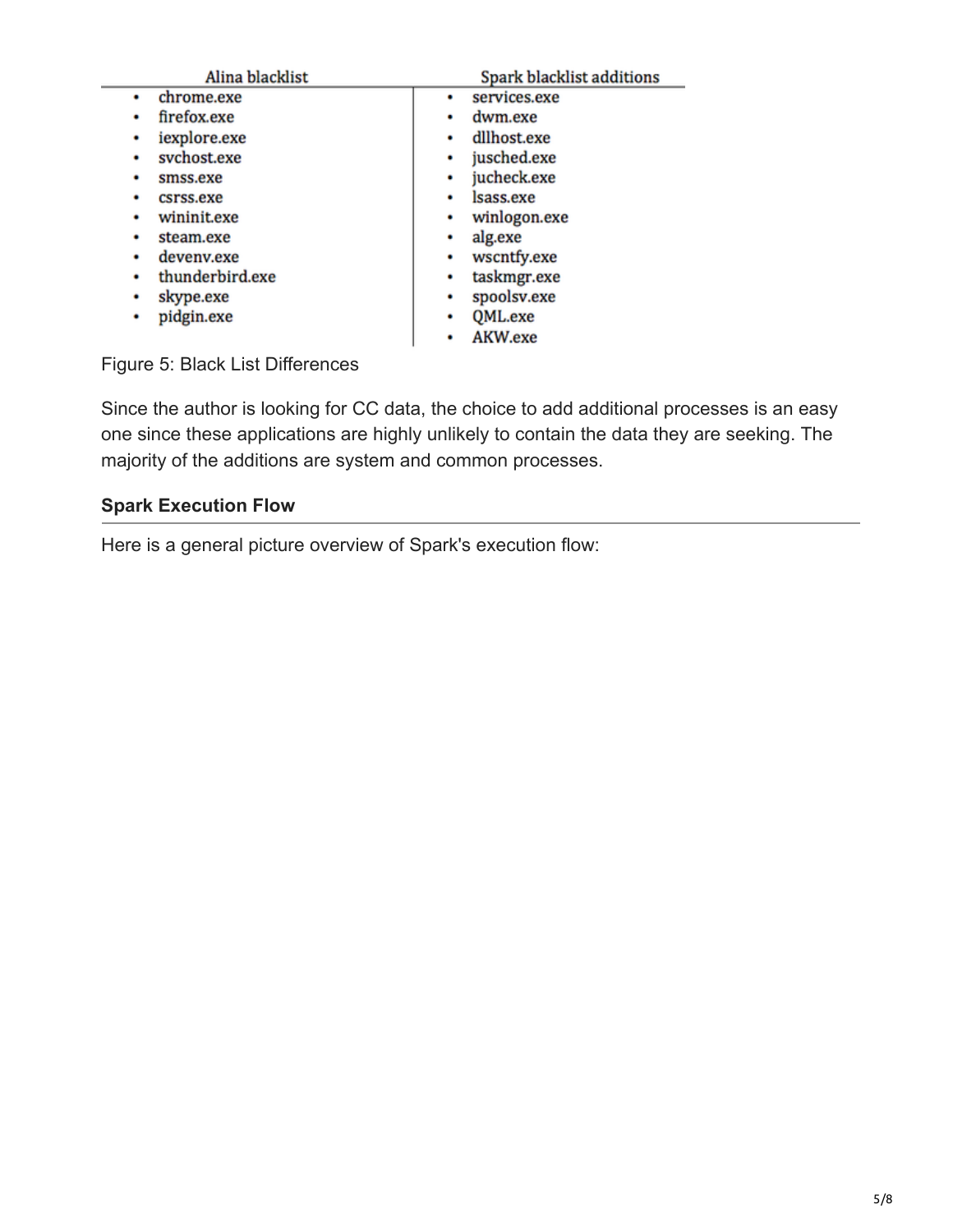

#### Execution Flow

# **Communication**

The final two differences in this variant have to do with communication to the C&C server. Where previous versions used "Alina vx.x" as the User-Agent, Spark now uses something that is supposed to look legitimate.

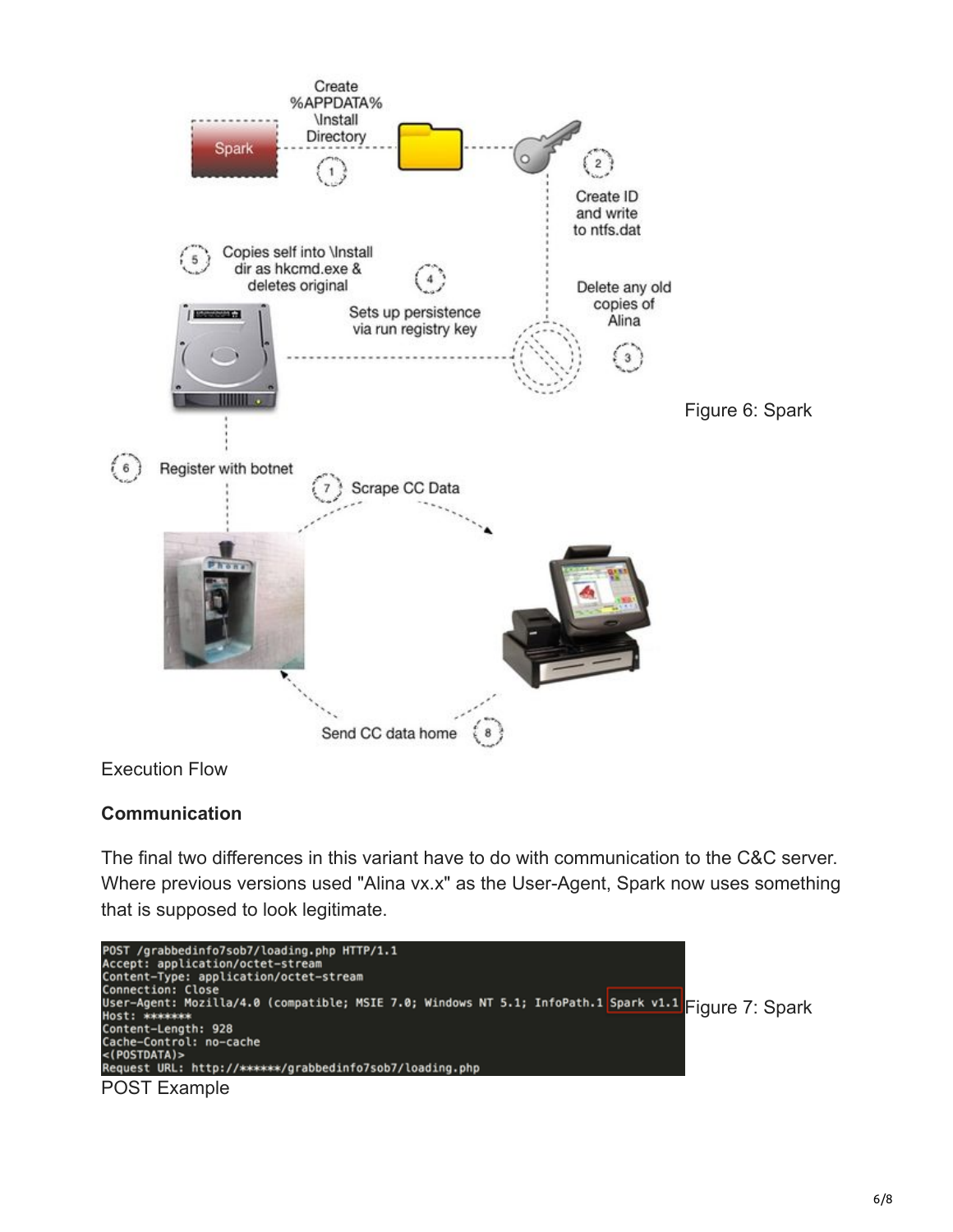As you can see, in their attempts to look legitimate, the author still includes the bot version but forgets to include the closing parenthesis. Here is an IDS signature that has been used to detect Spark.

alert tcp \$HOME\_NET any -> \$EXTERNAL\_NET \$HTTP\_PORTS (msg:"ET TROJAN JackPOS Checkin"; flow:established,to\_server; content:"POST"; http\_method; content:".php"; http\_uri; content:"User-Agent|3a 20|Mozilla/4.0 (compatible|3b| MSIE 7.0|3b| Windows NT 5.1|3b| InfoPath.1 Spark v1.1|0d 0a|"; http\_header; fast\_pattern:66,20; content:!"Referer|3a|"; http\_header; pcre:"/\.php\$/U"; reference:md5,3959fb5b5909d9c6fb9c9a408d35f67a; reference:url,trendmicro.com/cloud-

content/us/pdfs/security-intelligence/white-papers/wp-pos-ram-scraper-malware.pdf; classtype: slr-et; sid:4004777; rev:1;)

This signature refers to the sample as JackPOS, but I think this sample falls somewhere in the spectrum of malware between Alina and JackPOS.

As you can see the Spark name has come up several times, both in the POST communication and the named pipe used by the malware. The usage of a version number suggests that the malware author had intentions to produce additional versions.

The POST data communication with the C&C server retains the same structure as Alina from v5.2 on, however, Spark chose to reverse the order of the XOR scheme used.

| Offset   | ٥   |       | 2                       | з              | 4              | 5  | 6           | 7                       | 8   | 9  | 10                      | 11 | 12                | 13 |       | 14 15                   |                                |
|----------|-----|-------|-------------------------|----------------|----------------|----|-------------|-------------------------|-----|----|-------------------------|----|-------------------|----|-------|-------------------------|--------------------------------|
| 00000000 | AB. | AB.   | E7                      | C <sub>5</sub> |                |    | DO C3 C6 C6 |                         |     |    | CB 85 9E 84 9A 8A 82 C9 |    |                   |    |       |                         | ««çÅĐÃÆÆË…ž"šŠ,É               |
| 00000016 |     | C5 C7 |                         |                |                |    |             | C8 F2 DE D3 E7 CD       |     |    |                         |    |                   |    |       | 9F 9C CB 55 C9 CB D8 CE | <b>AG</b> ÉÒÞÓ¢ÍYœEUÉEØÍ       |
| 00000032 |     |       |                         |                |                |    |             | D9 AA AA AA EB EE E7 E3 |     |    | E4 87 F8 E1 E1 EC E5 98 |    |                   |    |       |                         | 0''''aiçãä#sááiå"              |
| 00000048 |     |       | EE 9D E8 AA AA AA AA AA |                |                |    |             |                         |     |    | AA AA AA AA AA AA AA    |    |                   |    |       |                         | <b>indensassassassa</b>        |
| 00000064 |     |       | AA AA AA AA E4 AC AA AA |                |                |    |             |                         |     |    | 44 A6 BE B4 01 39 06 1D |    |                   |    |       |                         | 1111ä-11D!%' 9                 |
| 00000080 |     |       | 70 42 06 03 44 CC 50 44 |                |                |    |             |                         |     |    | 41 50 56 33 32 25 51 68 |    |                   |    |       |                         | pB DIPDAPV32%Qh                |
| 00000096 |     |       | 51 4A 7D                |                | 42 06 03 44 CC |    |             |                         | 51. | 44 |                         |    | 41 50 56 33 33 25 |    |       |                         | DIODAPV33%<br>$OJ$ } $B$       |
| 00000112 |     |       | 51 60 51 4A 7A 42 06 03 |                |                |    |             |                         |     |    | 44 CC 52 44 41 55 56 33 |    |                   |    |       |                         | O'OJzB DİRDAUV3                |
| 00000128 |     |       | 34 25 51 3C 51 4A 7C 42 |                |                |    |             |                         |     |    | 06 03 44 CC 53 44 41 53 |    |                   |    |       |                         | 4% O <ojib<br>DISDAS</ojib<br> |
| 00000144 |     |       | 56 33 31 25 51 68 51 4A |                |                |    |             |                         |     |    | 7C 42 06 07 44 CC 5A 44 |    |                   |    |       |                         | V31% QhQJ   B<br>DÌZD          |
| 00000160 |     |       | 41 57 56 33 30 25 51 69 |                |                |    |             |                         |     |    | 51 4A 7D 42 06 OE 44 CC |    |                   |    |       |                         | AUV30%QiQJ)B<br>- DÌ           |
| 00000176 | 54. | 44.   | 41                      |                | 53 55 63 61 72 |    |             |                         |     |    | 06 65 51                |    | 4A 78 42 06 05    |    |       |                         | TDASUcar eQJxB                 |
| 00000192 |     |       | 44 CC 57 44 41 56 56 33 |                |                |    |             |                         |     |    | 30 25 51 68 51 4A 78 42 |    |                   |    |       |                         | DIWDAVV30%QhQJxB               |
| 00000208 |     | 06 04 | 44                      | CC.            | 57             | 44 |             | 41 57                   |     |    | 56 33 38 25 51          |    |                   |    | 6F 51 | 4页                      | DIWDAWV38%QoQJ                 |

#### Figure 8: XOR'd POST Data

To recover the clear text message, bytes 18 through 35 (red) are used as a running XOR key for bytes 76 (green) to the end of the data and then the entire message is XOR'd with 0xAA. This will decrypt the entire message. The yellow section (including the red bytes) contains the header information, while the green is the dynamic data. Earlier variants would first XOR the entire message with 0xAA and then grab bytes 18-35 to decode bytes from 76 to the end. A minor change, but sufficient in that it breaks any tools made to decode any prior communications. I've written a ruby script that decodes and parses the traffic and can be found at [spark.rb.](https://github.com/SpiderLabs/malware-analysis/blob/master/Ruby/Alina/spark.rb)